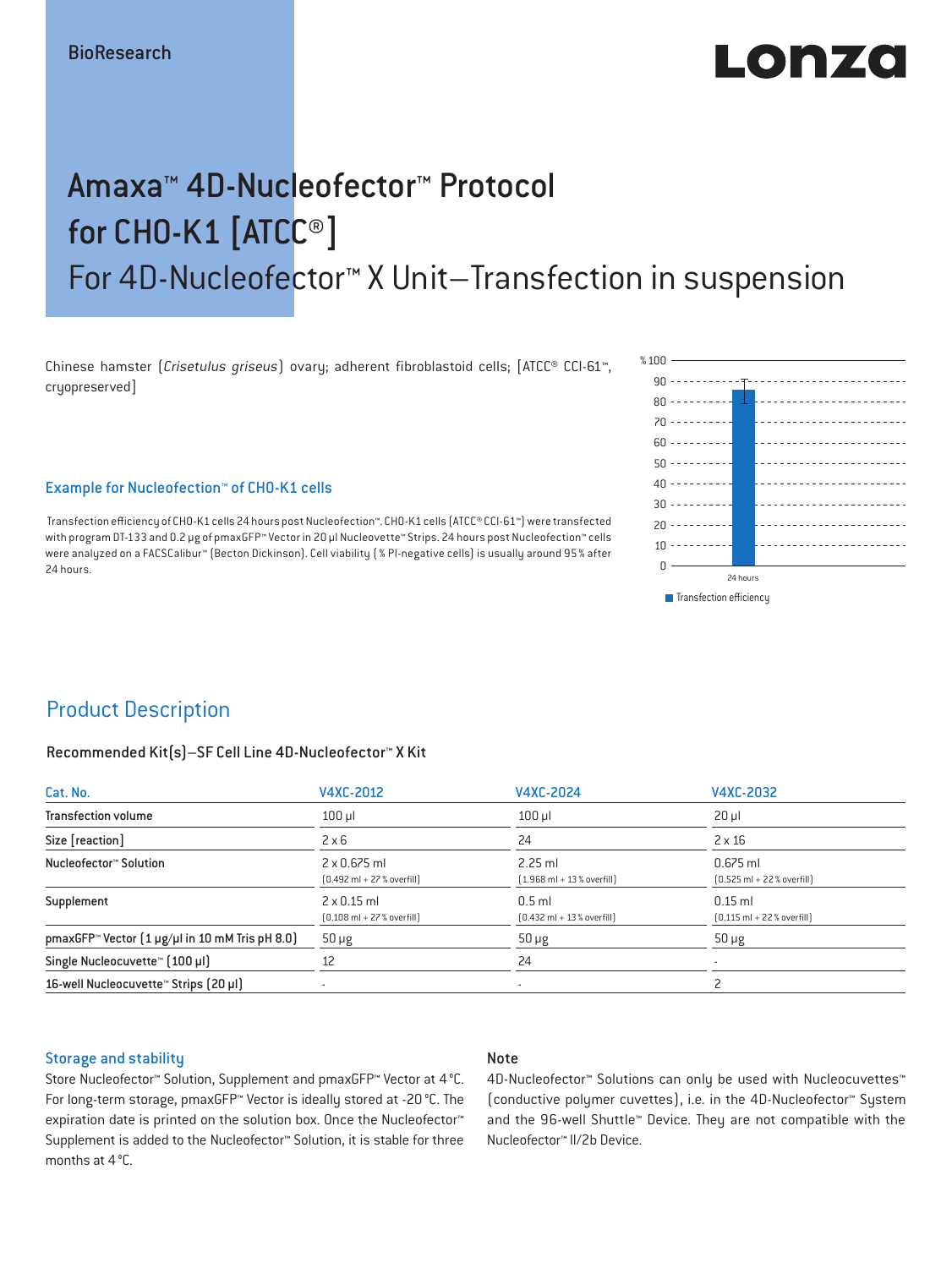## Required Material

### Note

Please make sure that the entire supplement is added to the Nucleofector<sup>™</sup> Solution. The ratio of Nucleofector™ Solution to supplement is 4.5:1 (see table 1)

- 4D-Nucleofector™ System (4D-Nucleofector™ Core Unit and 4D-Nucleofector™ X Unit)
- Supplemented 4D-Nucleofector™ Solution at room temperature
- Supplied 100 µl single Nucleocuvette™ or 20 µl 16-well Nucleocuvette™ Strips
- Compatible tips for 20 µl Nucleocuvette™ Strips: epT.I.P.S. [US/CDN: Eppendorf North America, Cat. No. 2491.431, Rest of World: Eppendorf AG, Cat. No. 0030073.266], Matrix TallTips® [Matrix Technologies Corp., Cat. No. 7281] or LTS Tips [Rainin Instruments, LLC, Cat. No. SR-L10F, SR/SS-L250S, SR/SS-L300S]. Before using other types of pipette tips, please ensure they reach the bottom of the Nucleocuvette™ Wells without getting stuck
- Supplied pmaxGFP™ Vector, stock solution 1µg/µl

### Note

For positive control using pmaxGFP™, dilute the stock solution to an appropriate working concentration. Further details are provided in table 3 of this Optimized Protocol. The volume of substrate solution added to each sample should not exceed 10% of the total reaction volume [2 µl for 20 µl reactions; 10 µl for 100 µl reactions).

- Substrate of interest, highly purified, preferably by using endotoxinfree kits; A260:A280 ratio should be at least 1.8
- Cell culture plates of your choice
- For detaching cells: 0.5 mg/ml Trypsin and 0.2 mg/ml EDTA in PBS and supplemented culture media or PBS/0.5% BSA
- Culture medium: F-12K Nutrient Mixture (Kaighn's Modification), 90% supplemented with 1% UltraGlutamine I [Lonza, Cat. No. BE17-605E/ U1]; fetal bovine serum, 10%
- Prewarm appropriate volume of culture medium to 37 °C (see table 2)
- Appropriate number of cells/sample (see table 2)

## 1. Pre Nucleofection™

### Cell culture recommendations

- 1.1 Replace media every 2 days
- 1.2 Passage cells at 85–95 % confluency. Cells should not be used for Nucleofection™ after passage number 30
- 1.3 Seed out  $2 \times 10^3$  cells/cm<sup>2</sup>
- 1.4 Subculture 2 days before Nucleofection™
- 1.5 Optimal confluency for Nucleofection™: 80–90%

### **Trypsinization**

- 1.6 Remove media from the cultured cells and wash cells once with PBS; use at least same volume of PBS as culture media
- 1.7 For harvesting, incubate the cells ~5 minutes at 37 °C with indicated trypsinization reagent (please see required material)
- 1.8 Neutralize trypsinization reaction with supplemented culture medium or PBS/0.5% BSA once the majority of the cells (>90%) have been detached

# 2. Nucleofection™

- 2.1 Please make sure that the entire supplement is added to the Nucleofector™ Solution
- 2.2 Start 4D-Nucleofector™ System and create or upload experimental parameter file (for details see device manual)
- 2.3 Select/Check for the appropriate Nucleofector™ Program (see table 3)
- 2.4 Prepare cell culture plates by filling appropriate number of wells with desired volume of recommended culture media (see table 4) and pre-incubate/equilibrate plates in a humidified 37°C/5%  $CO<sub>2</sub>$  incubator
- 2.5 Pre-warm an aliquot of culture medium to 37°C (see table 4)
- 2.6 Prepare plasmid DNA or pmaxGFP™ Vector or siRNA (see table 3)
- 2.7 Harvest the cells by trypsinization (please see 1.6–1.8)
- 2.8 Count an aliquot of the cells and determine cell density
- 2.9 Centrifuge the required number of cells (see table 3) at 90xg for 10 minutes at room temperature. Remove supernatant completely
- 2.10 Resuspend the cell pellet carefully in room temperature 4D-Nucleofector™ Solution (see table 3)
- 2.11 Prepare mastermixes by dividing cell suspension according to number of substrates
- 2.12 Add required amount of substrates to each aliquot (max. 10 % of final sample volume)
- 2.13 Transfer mastermixes into the Nucleocuvette™ Vessels

### Note

As leaving cells in Nucleofector™ Solution for extended periods of time may lead to reduced transfection efficiency and viability it is important to work as quickly as possible. Avoid air bubbles while pipetting.

- 2.14 Gently tap the Nucleocuvette™ Vessels to make sure the sample covers the bottom of the cuvette
- 2.15 Place Nucleocuvette™ Vessel with closed lid into the retainer of the 4D-Nucleofector™ X Unit. Check for proper orientation of the Nucleocuvette™ Vessel
- 2.16 Start Nucleofection™ Process by pressing the "Start" on the display of the 4D-Nucleofector™ Core Unit (for details, please refer to the device manual)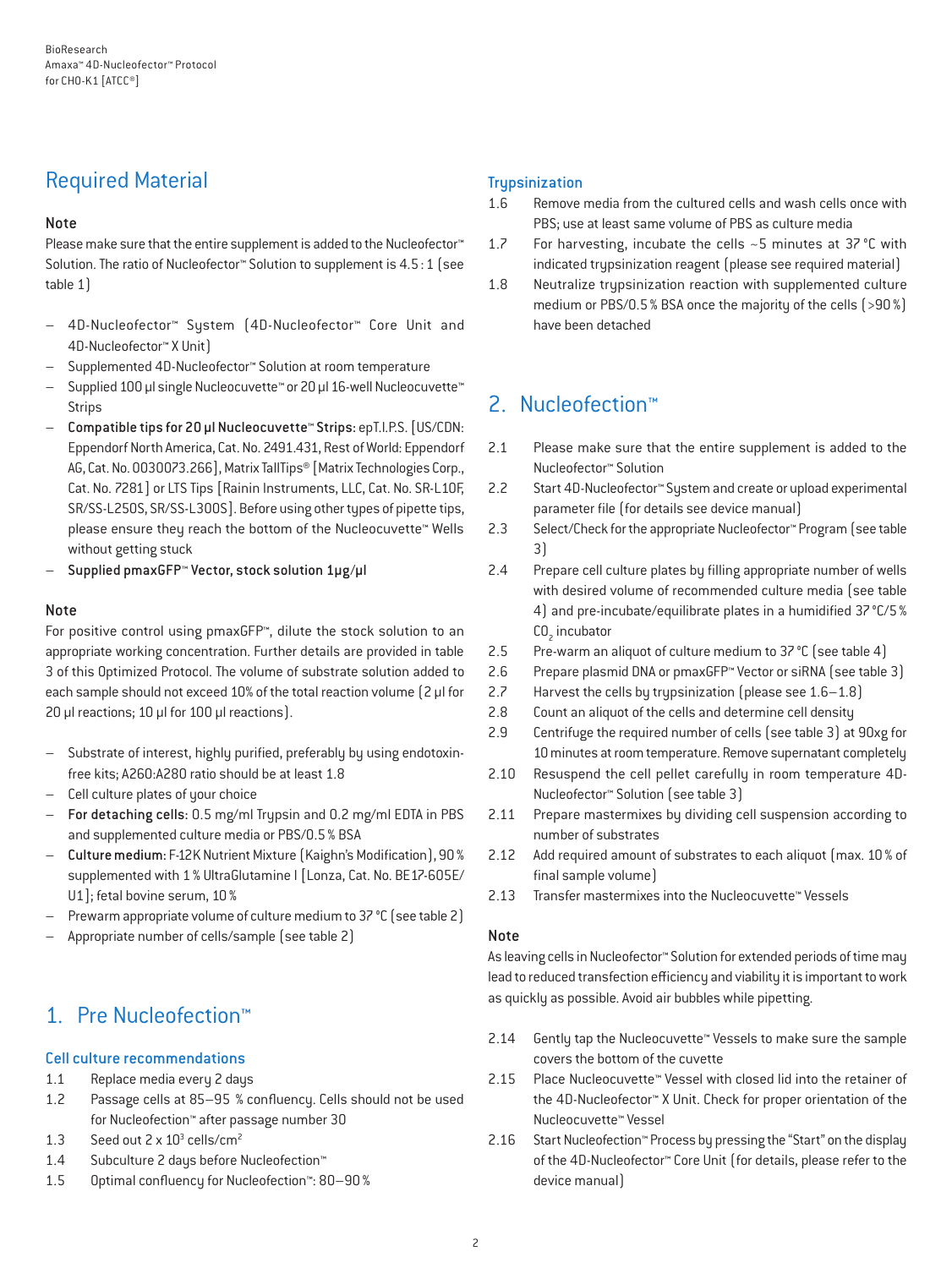- 2.17 After run completion, carefully remove the Nucleocuvette™ Vessel from the retainer
- 2.18 Incubate Nucleocuvette™ 10 minutes at room temperature
- 2.19 Resuspend cells with pre-warmed medium (for recommended volumes see table 5). Mix cells by gently pipetting up and down two to three times. When working with the 100 µl Nucleocuvette™ use the supplied pipettes and avoid repeated aspiration of the sample
- 2.20 Plate desired amount of cells in culture system of your choice (for recommended volumes see table 5)

### 3. Post Nucleofection™

3.1 Incubate the cells in humidified  $37^{\circ}$ C/5 % CO<sub>2</sub> incubator until analysis. Gene expression or down regulation, respectively, is often detectable after only 4–8 hours

### Additional Information

For an up-to-date list of all Nucleofector™ References, please refer to: www.lonza.com/nucleofection-citations

For more technical assistance, contact our Scientific Support Team:

#### USA /Canada

|      | Phone: 800 521 0390 [toll-free]      |
|------|--------------------------------------|
| Fax: | 301 845 8338                         |
|      | E-mail: scientific.support@lonza.com |

#### Europe and Rest of World

|          | Phone: +49 221 99199 400                |
|----------|-----------------------------------------|
| Fax: Fax | +49 221 99199 499                       |
|          | E-mail: scientific.support.eu@lonza.com |

#### Lonza Cologne GmbH 50829 Cologne, Germany

Please note that the Amaxa™ Nucleofector™ Technology is not intended to be used for diagnostic purposes or for testing or treatment in humans.

The Nucleofector™ Technology, comprising Nucleofection™ Process, Nucleofector™ Device, Nucleofector™ Solutions, Nucleofector™ 96-well Shuttle™System and 96-well Nucleocuvette™ plates and modules is covered by patent and/or patent-pending rights owned by Lonza Cologne GmbH.

Amaxa, Nucleofector, Nucleofection, 4D-Nucleofector, Nucleocuvette and maxGFP are registered trademarks of the Lonza Cologne GmbH in Germany and/or U.S. and/or other countries.

ATCC® and the ATCC Catalog Marks are trademarks of ATCC.

TallTips are a registered trademark of Matrix Technologies Corporation.

Other product and company names mentioned herein are the trademarks of their respective owners.

This kit contains a proprietary nucleic acid coding for a proprietary copepod fluorescent protein intended to be used as a positive control with this Lonza product only. Any use of the proprietary nucleic acid or protein other than as a positive control with this Lonza product is strictly prohibited. USE IN ANY OTHER APPLICATION REQUIRES A LICENSE FROM EVROGEN. To obtain such a license, please contact Evrogen at license@evrogen.com.

The CMV promoter is covered under U.S. Patents 5,168,062 and 5,385,839 and its use is permitted for research purposes only. Any other use of the CMV promoter requires a license from the University of Iowa Research Foundation, 214 Technology Innovation Center, Iowa City, IA 52242.

The use of this product in conjunction with materials or methods of third parties may require a license by a third party. User shall be fully responsible for determining whether and from which third party it requires such license and for the obtainment of such license.

No statement is intended or should be construed as a recommendation to infringe any existing patent.

© Copyright 2010, Lonza Cologne GmbH. All rights reserved.